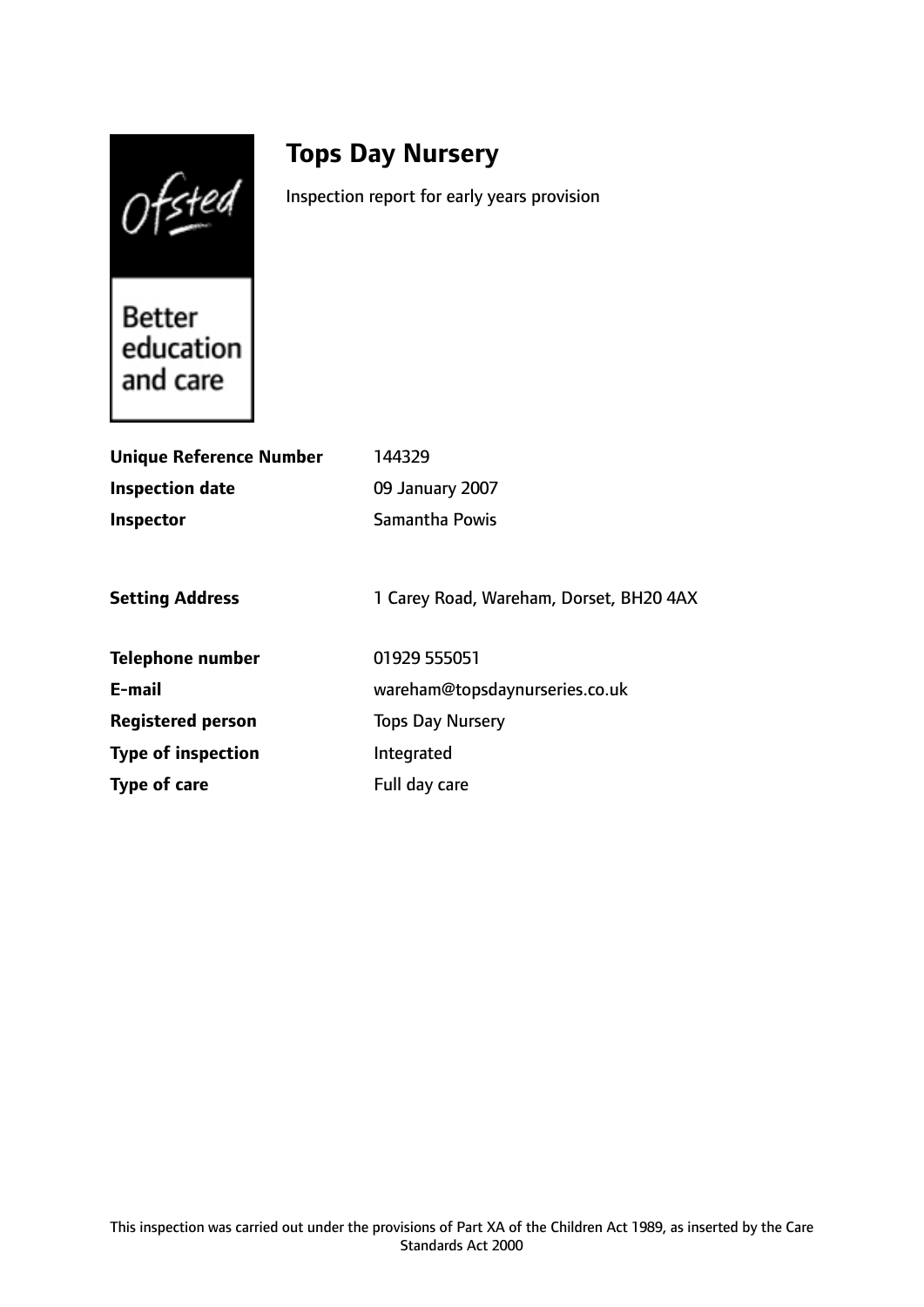# **ABOUT THIS INSPECTION**

The purpose of this inspection is to assure government, parents and the public of the quality of childcare and, if applicable, of nursery education. The inspection was carried out under Part XA Children Act 1989 asintroduced by the Care Standards Act 2000 and, where nursery education is provided, under Schedule 26 of the School Standards and Framework Act 1998.

This report details the main strengths and any areas for improvement identified during the inspection. The judgements included in the report are made in relation to the outcomes for children set out in the Children Act 2004; the National Standards for under 8s day care and childminding; and, where nursery education is provided, the *Curriculum guidance for the foundation stage.*

The report includes information on any complaints about the childcare provision which Ofsted has received since the last inspection or registration or 1 April 2004 whichever is the later.

#### **The key inspection judgements and what they mean**

*Outstanding: this aspect of the provision is of exceptionally high quality Good: this aspect of the provision is strong Satisfactory: this aspect of the provision is sound Inadequate: this aspect of the provision is not good enough*

For more information about early years inspections, please see the booklet *Are you ready for your inspection?* which is available from Ofsted's website: *www.ofsted.gov.uk.*

#### **THE QUALITY AND STANDARDS OF THE CARE AND NURSERY EDUCATION**

On the basis of the evidence collected on this inspection:

The quality and standards of the care are satisfactory. The registered person meets the National Standards for under 8s day care and childminding.

The quality and standards of the nursery education are satisfactory.

#### **WHAT SORT OF SETTING IS IT?**

Tops Day Nursery is one of a chain of ten nurseries, under private ownership. It opened in January 2000 and operates from a converted residential property situated on the outskirts of Wareham in Dorset. Separate areas are used for children of different ages, with some communal areas in use, including a sensory room and outdoor play area.

The nursery is open each weekday from 07:00 to 18:30 all year round. A maximum of 47 children may attend the nursery at any one time. There are currently 51 children aged from three months to under five years on roll. Of these, 16 children receive funding for nursery education. Children attend from a wide area. The nursery supports children with special educational needs, and those for whom English is an additional language.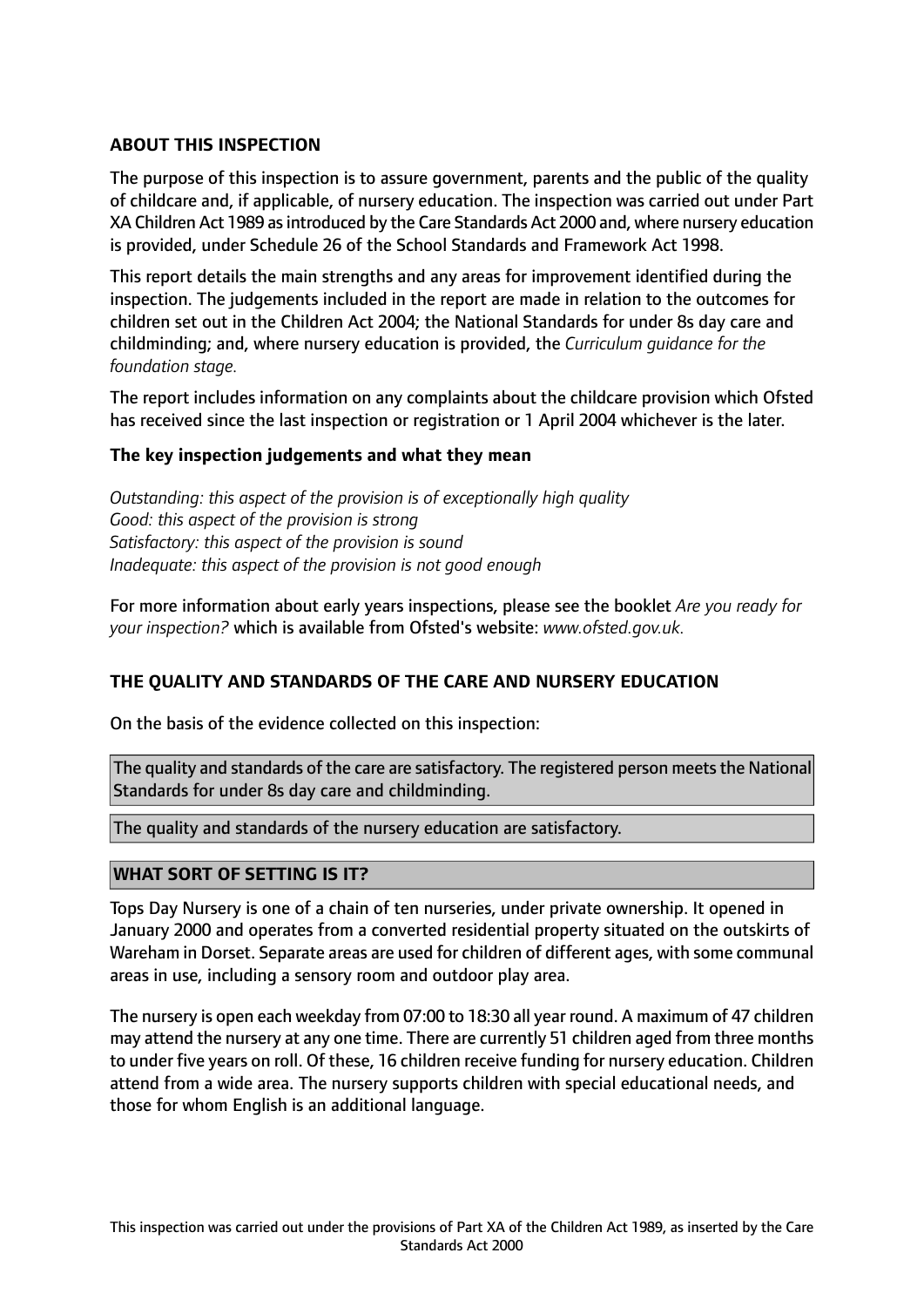The nursery employs 13 staff, including a manager, who work directly with the children. Nine staff have an early years qualification to level 2 or 3 and three staff are currently working towards a recognised qualification. Additional members of staff are employed to support with domestic duties. The setting receives support and advice from the local authority.

# **THE EFFECTIVENESS OF THE PROVISION**

#### **Helping children to be healthy**

The provision is satisfactory.

Children's health is generally well maintained due to the effective practices and procedures in place throughout the nursery. Good practice is followed by staff members, and appropriate resources such as disposable gloves and aprons are used when nappy changing which helps to prevent cross infection. Older children are learning how to promote their own health, for example, staff remind them to put their hand over their mouth if they cough, and explain to them why this is important. Parents are made fully aware of the policy regarding sick children, and staff adhere to this in practice. This helps to stop illnesses spreading. Although appropriate resources are provided for older children to wash their hands, staff do not always ensure all children do this prior to having their snack. Also, some resources are not maintained satisfactorily. For example, the plastic seat on a high chair in the baby room is damaged, which means it cannot be cleaned adequately. These issues increase the risk of germs spreading. The use of documents such as the accident and medication records help to promote children's ongoing health and well-being. Most staff are first aid trained which ensures that any minor accidents are dealt with promptly and according to current good practice.

Children's health is promoted as the nursery provides them with nutritious home cooked meals and snacks each day. The nursery cook considers children's health when planning an interesting menu, which includes plenty of fresh ingredients. Children enjoy choices such as shepherds pie and toad-in-the-hole all served with fresh vegetables. Suitable alternatives are provided to meet children's individual dietary needs. Before their lunch, children are offered a starter of freshly prepared salad ingredients such as tomatoes, peppers, cucumber and lettuce. This is offered as it benefits their overall health and well-being. Children in the toddler and pre-school rooms can choose to help themselves to a drink at any time, with babies offered fluids at regular intervals or according to their individual routines. Children's individual dietary needs are well known to all staff, which ensures they are fully respected. Children's own food containers and bottles are clearly identified to ensure they are given the correct items.

Children are encouraged to be fit and healthy. Most of them access the outdoor area daily, where they engage in physical activities and enjoy the fresh air. Older children develop control when using equipment such as tricycles and scooters, negotiating obstacles with increasing confidence. The younger children enjoy the low climbing and sliding equipment which can be used indoors or out. Babies develop strength in their muscles, enabling them to stand and look at themselves in the large safety mirror. Children have opportunities to use a range of different tools and equipment throughout the nursery, which benefits their small muscle development.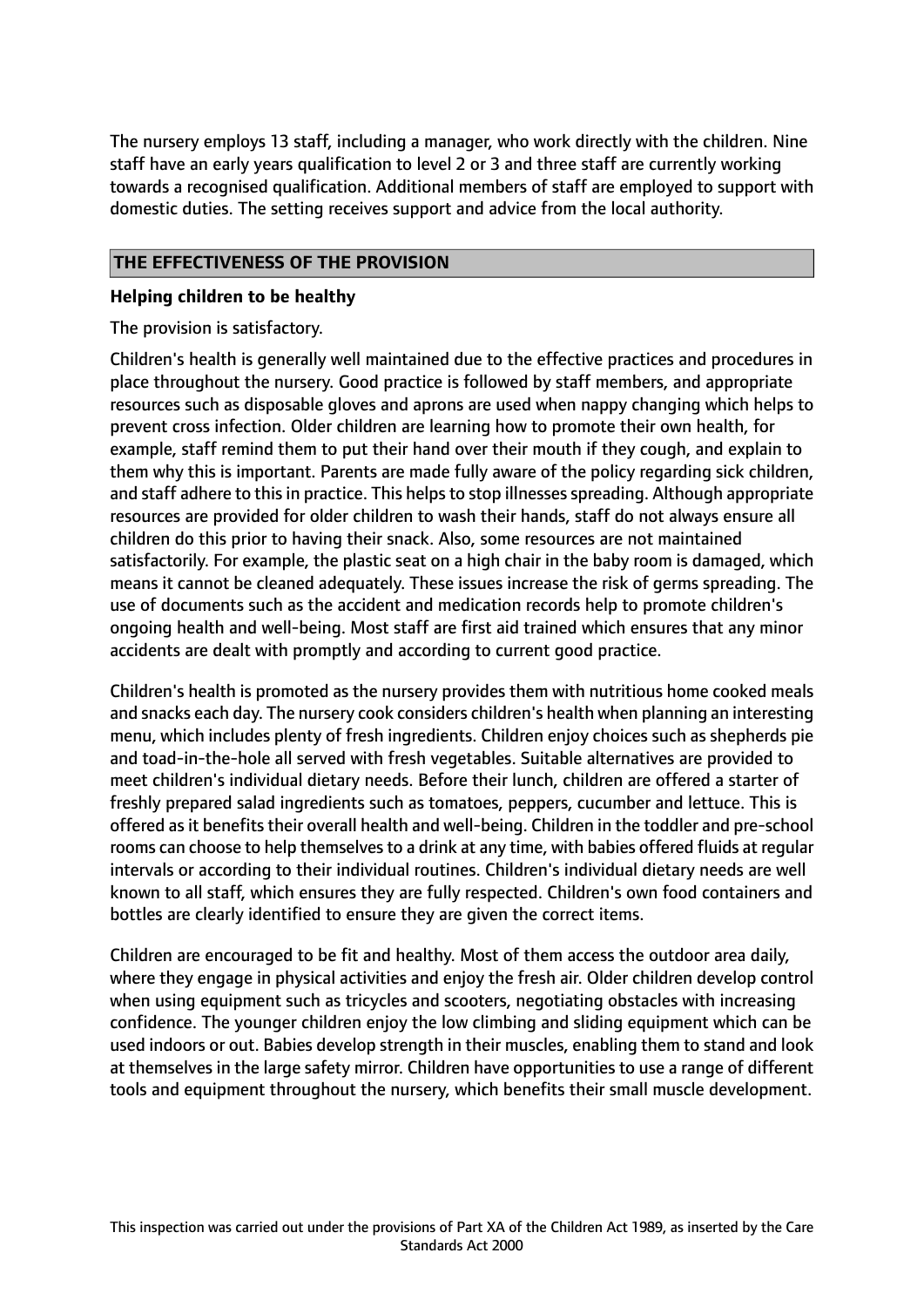# **Protecting children from harm or neglect and helping them stay safe**

The provision is good.

Children's safety is protected well due to clear procedures being followed in practice. Careful consideration is given to ensuring that appropriate staffing levels are achieved, which ensures that children are supervised closely at all times. In general, equipment is appropriately maintained to ensure it is safe for use. Children use equipment that is appropriate to their age and stage of development. The environment is arranged to ensure children are safe and comfortable. Separate areas are available for children of different ages, and barriers are created in the baby room to protect the youngest children from being hurt by those who are starting to toddle. To maintain the comfort of the children using the first floor rooms, an air conditioning unit has been fitted. This ensures an even temperature is maintained.

Older children learn how to keep themselves safe. They take part in planned activities and outings such as visits to the safety centre, where they learn about road safety and safety within the home. On a day to day basis, staff remind children of basic practices to help keep themselves safe, such as keeping the floor around the water tray dry, so they don't slip.

To safeguard children's well-being, staff are familiar with routines and practices that help to protect children from harm. For example, they are fully aware of emergency evacuation procedures as these are practised regularly. Staff carry out daily health and safety checks throughout the nursery which ensures that all areas are free from hazards. Good security systems ensure that children are well protected. Only those invited to enter the nursery are able to gain entry. Parents are made aware of the importance of door security as they arrive and leave, and ensure they adhere to this to maintain the safety of all children attending.

To ensure children's ongoing welfare is fully protected, staff have a secure understanding of child protection policies and procedures. The setting has a designated person with responsibility for child protection to ensure any concerns are dealt with effectively. She has a secure understanding of her role and responsibilities to ensure the setting do all they can to protect children from harm.

#### **Helping children achieve well and enjoy what they do**

The provision is satisfactory.

Children appear relaxed, happy and settled throughout the nursery. Children in the baby room are offered sensitive care and are provided with a range of interesting activities within a welcoming environment. Staff are familiar with individual children's needs and ensure these are respected. On occasions, activities offered to children in the toddler room are not sufficiently exciting or stimulating to capture their interest. For example, children are limited to snipping at a large plain piece of paper when practising scissor skills, rather than having a range of resources and materials to manipulate and experiment with. In some areas of the nursery, resources are not set up well to fully encourage purposeful play. For example, role play areas in the toddler and pre-school rooms are untidy and have limited resources to interest the children.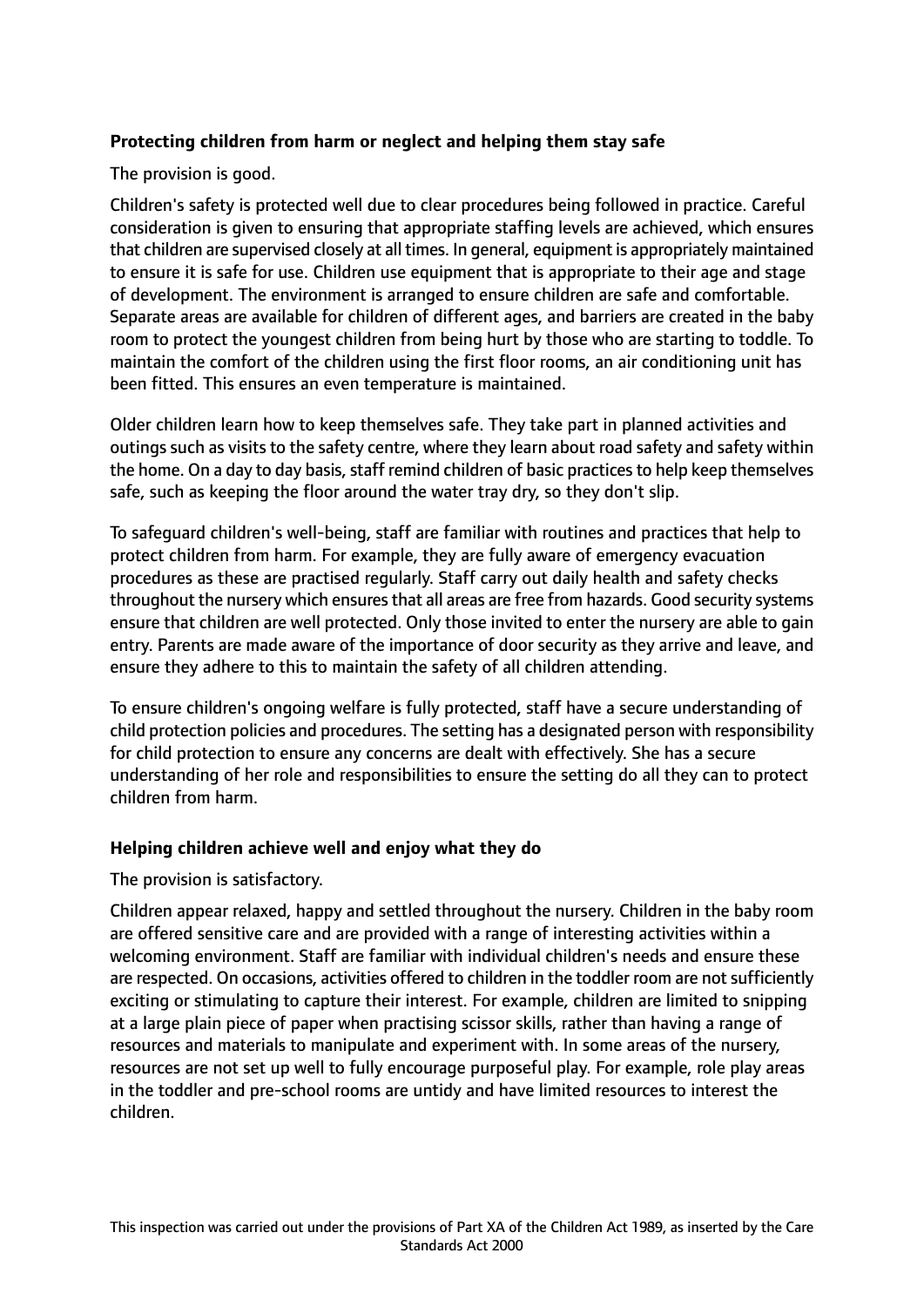Staff working with the younger children have a sound understanding of the needs of the children they are caring for. Their use of the 'Birth to three matters' framework ensures children are offered suitable activities to support them in their learning. Very detailed information gained from parents helps children to feel settled and secure, as their home routines are adhered to whenever possible. The younger children take part in a range of fun activities, such as painting using their hands and feet, cooking and using their senses to explore a range of natural materials.

#### Nursery Education

The quality of teaching and learning is satisfactory.

Children are offered a broad curriculum which offers opportunities in all areas of learning. Effective systems are in place to record children's progress through observations and photos, which allows staff to support children in their learning. Some evaluation of activities means that staff can use this information to plan for children's development. Staff demonstrate a sound awareness of the Foundation Stage curriculum and use this to help them plan for the children's needs. However, at times, activities are not well prepared, which means that staff spend time preparing resources rather than working directly with the children supporting their learning. Sometimes, the daily routines take over from opportunities to play, limiting time for children to become really engrossed in their play.

In general, staff use an appropriate range of methods for helping the children to learn. They use some effective open ended questioning when involved in activities with the children, which helps to encourage thinking and learning. For example, staff talk to the children about how many more cups they need when preparing for snack time.

Children are becoming independent. They are supported by sensitive staff which enables them to settle quickly. They are encouraged to manage tasks such as pouring their own drinks and putting on their coats on their own, which increases their confidence. They are beginning to form successful relationships with their friends and seek support from familiar adults. Staff are consistent in the praise and encouragement they offer to the children which helps them to feel secure and encourages good behaviour.

Children listen well to a group story, however, their interest in selecting and reading books by themselves is not fully encouraged as the book corner is not set up to look inviting. Children are encouraged to engage in mark making, using materials in the well resourced writing area. Familiar text is displayed to encourage their awareness of print. Sometimes, staff do not fully encourage children to use writing for a purpose, as they write the children's names on their paintings, rather than encouraging them to do this themselves.

Children are learning about number and use counting when playing independently. Two children play together building towers using the construction equipment. They recognise when one tower is taller than the other, comparing height. One child says that his model is a tree house showing how the people climb up to it. However, opportunities to engage these children in discussion about their models and therefore extend their learning, is not acted upon by staff. Children engage in some basic problem solving during practical activities, which increases their understanding of number order and value.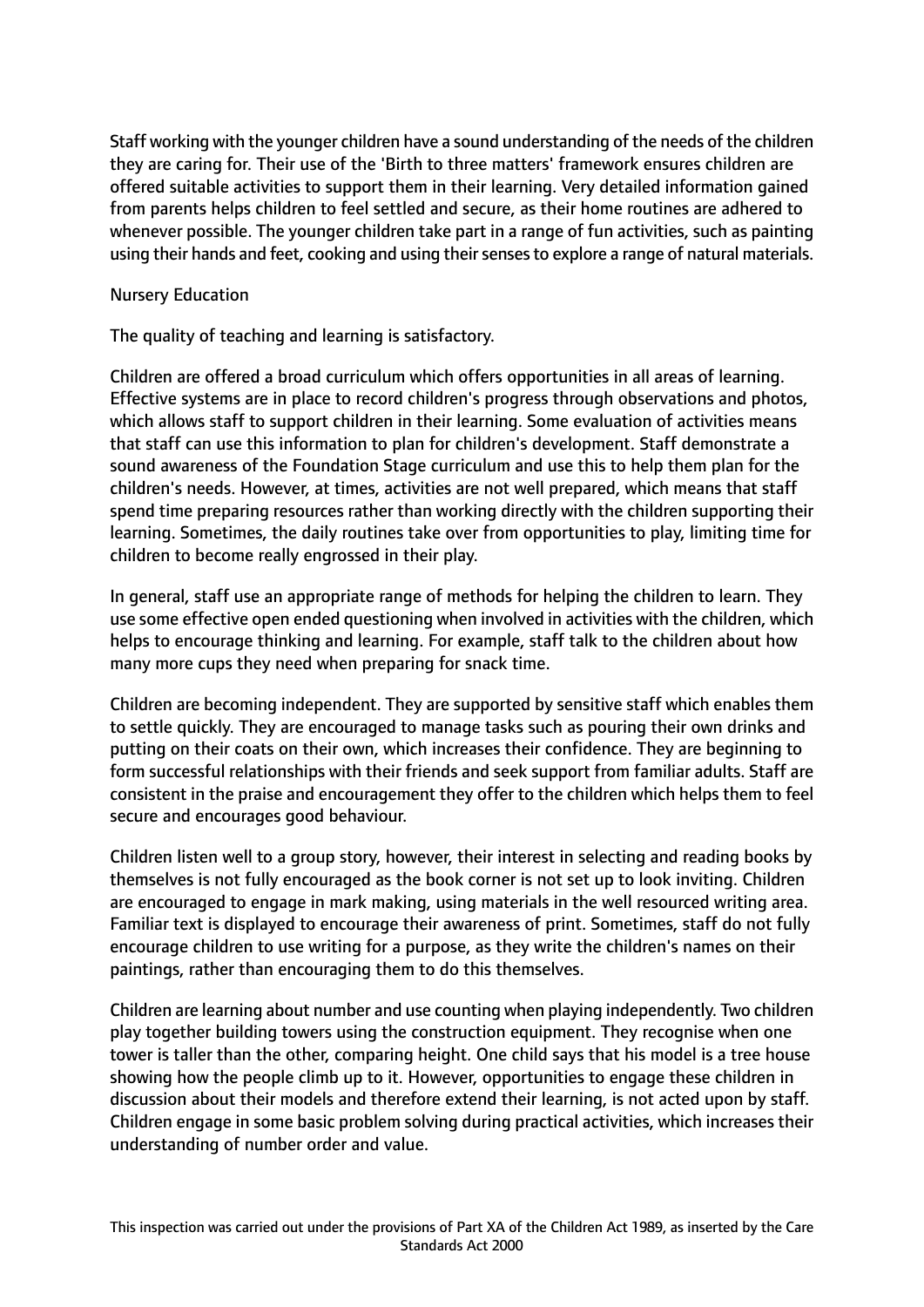Children have many opportunities to learn about their own local communities as they regularly go on walks and outings to places nearby. For example, they recently went to the town library and have also been to feed the ducks on the river. Visitors, such as the local police officer, come in to talk to the children, developing their understanding of the roles of individuals within our community. Children's awareness of others is well supported. They enjoy celebrating festivals such as Hanukah, and regularly use resources and equipment that offer positive images of diversity. Children have regular opportunities to use the computer and other equipment to support their confidence in using information and communication technology. Children's creativity is encouraged as they have independent access to creative materials and resources at all times, however, some children have not yet been taught how to access and use all the equipment. Children's own work is valued by staff, and used to create bright wall displays. Children join in enthusiastically with singing and enjoy using the musical keyboard to make their own music. Role play areas are not always set up well to fully encourage children to use their imaginations or promote their learning.

#### **Helping children make a positive contribution**

The provision is good.

Children feel valued and included as their individual needs are given full consideration. Key workers liaise very effectively with parents to ensure they are familiar with any specific routines, requirements or wishes, which helps the children to settle well. An identified special educational needs co-ordinator (SENCO), who has a secure understanding of her role, works closely with parents and related professionals. This ensures that the consistent and specific support is given to each child.

Children are learning how to manage their own behaviour. Staff are consistent in their approach, and give the children gentle reminders about boundaries. Ideas such as the "golden rule" poster in the pre-school room illustrates to children the behaviour that is expected through words and photographs, helping the children build up an awareness of expectations. Older children are very polite, one child spontaneously says "thank you very much" and this is noticed and praised by the member of staff to reward his politeness. This positive approach encourages all children to use good manners. Children develop self esteem and confidence as they see photo's of themselves and their own art work displayed on the walls. Children are encouraged to be caring towards each other. They develop an awareness of the needs of those within the nursery, and within communities both locally and further away. Children's spiritual, moral, social and cultural development is fostered.

Partnerships with parents and carers are good. They are provided with detailed information about the setting, and about policies and procedures. This includes regular newsletters and information obtained via the internet and email. These practices help parents to make an informed choice about their child's care, and supports all in working closely together. The staff team are welcoming to parents. Parents are familiar with their own child's key worker, and feel confident to discuss their individual needs. Parents are made aware of the complaints procedure and effective systems are in place to obtain parents' thoughts, ideas and comments. This includes having two parent representatives, who meet regularly with management to discuss any ideas for improvement.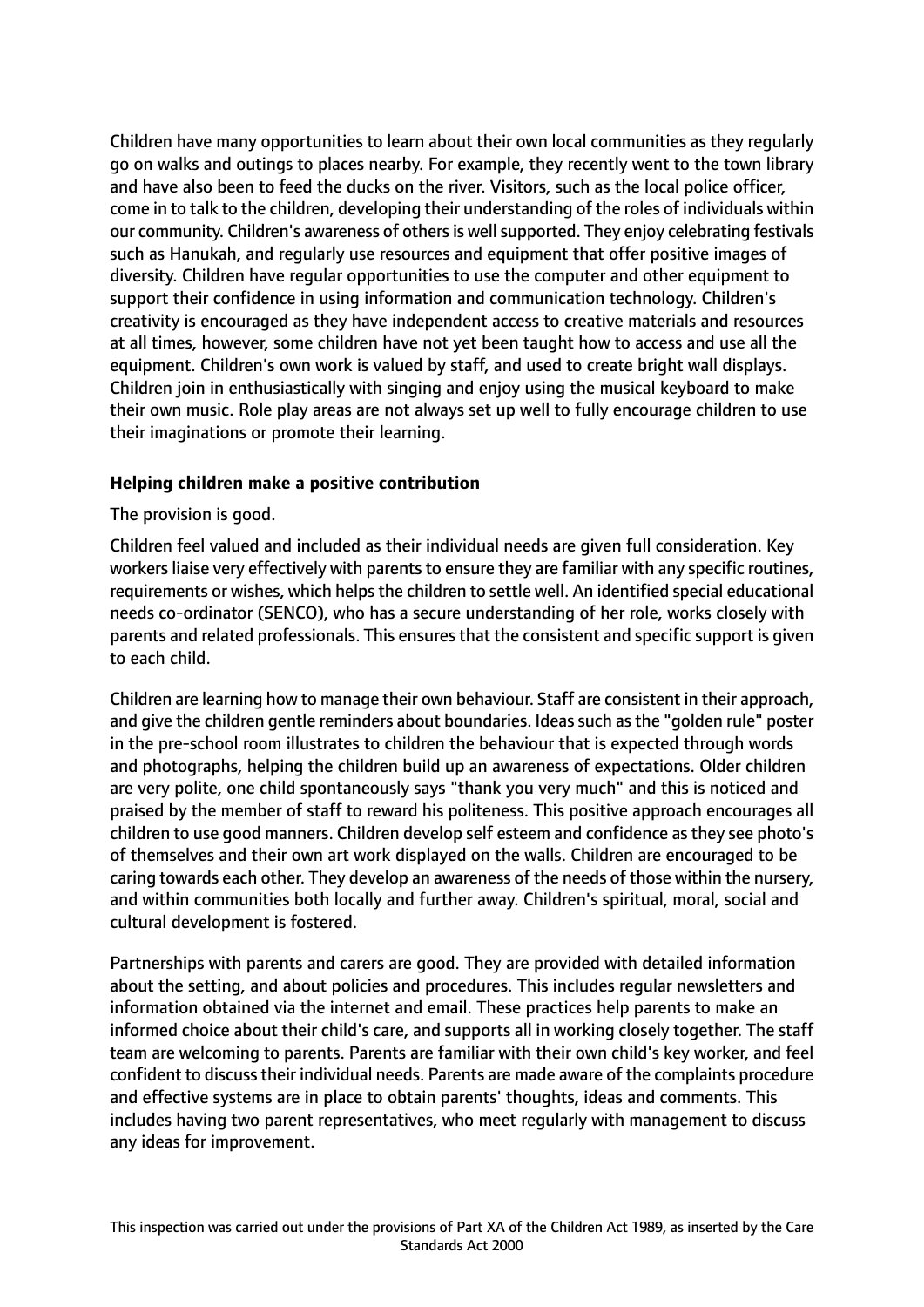Lots of opportunities are created for parents to share records about their own child, both formally and informally. Meetings with parents and key workers are organised regularly. This ensures they are fully aware of their child's progress and also creates time for staff and parents to learn from each other. Information on each child is regularly updated, which ensures their individual needs continue to be met. A daily information sheet is shared with parents of younger children, which keeps them well informed of their child's day. Parents of children attending the pre-school room are provided with information which enables them to further support their child's learning at home, with ideas for fun activities which link with the current topics.

# **Organisation**

The organisation is satisfactory.

Children are comfortable and relaxed within the nursery environment. Space is generally well organised, offering areasin which children can play and rest in safety. The outdoor area enhances children's health and well-being. A wide variety of resources, most of which are suitably maintained, allow children opportunities to develop independence and select from the range available. Overall, activities offered to children generally support their learning and development. Children's individual routines are considered when planning events and activities, however, the daily routines of the nursery such as meal and snack times sometimes prevent older children becoming fully involved and engrossed in their play. Also, at times, activities are not well prepared, leading to staff not being on hand to fully support children as they play.

Children benefit from being cared for by a largely qualified staff team. Internal and external training opportunities are offered to all staff to continually develop their skills and understanding. Appropriate ratios are maintained at all times to ensure children are safe. To keep children safe, clear recruitment and vetting procedure are followed to ensure staff are suitable. However, the procedures to ensure that appropriate checks are carried out on the manager are not fully effective. The detailed induction procedure ensures staff are familiar with policies and procedures to maintain children's safety. The provider meets the needs of the range of children for whom they provide.

The leadership and management of the setting is satisfactory. The management systems are generally well organised, further enhancing most children's experiences. However, systems to monitor the activities and organisation of resources to further encourage children's learning are not always successful. This means that at times, children are not fully encouraged to extend their learning through play.

Documentation is used well to support children's care. Important information, such as accident and medication records and daily registers are accurate and detailed and always shared with parents. Secure storage is available to ensure that personal information about children and their families remains confidential. Policies and procedures are frequently reviewed and updated as necessary to ensure that any changes in regulations are adhered to.

#### **Improvements since the last inspection**

At the last inspections, two recommendations were raised with regards to care. These related to how food is served and ensuring that children's individual dietary routines are respected.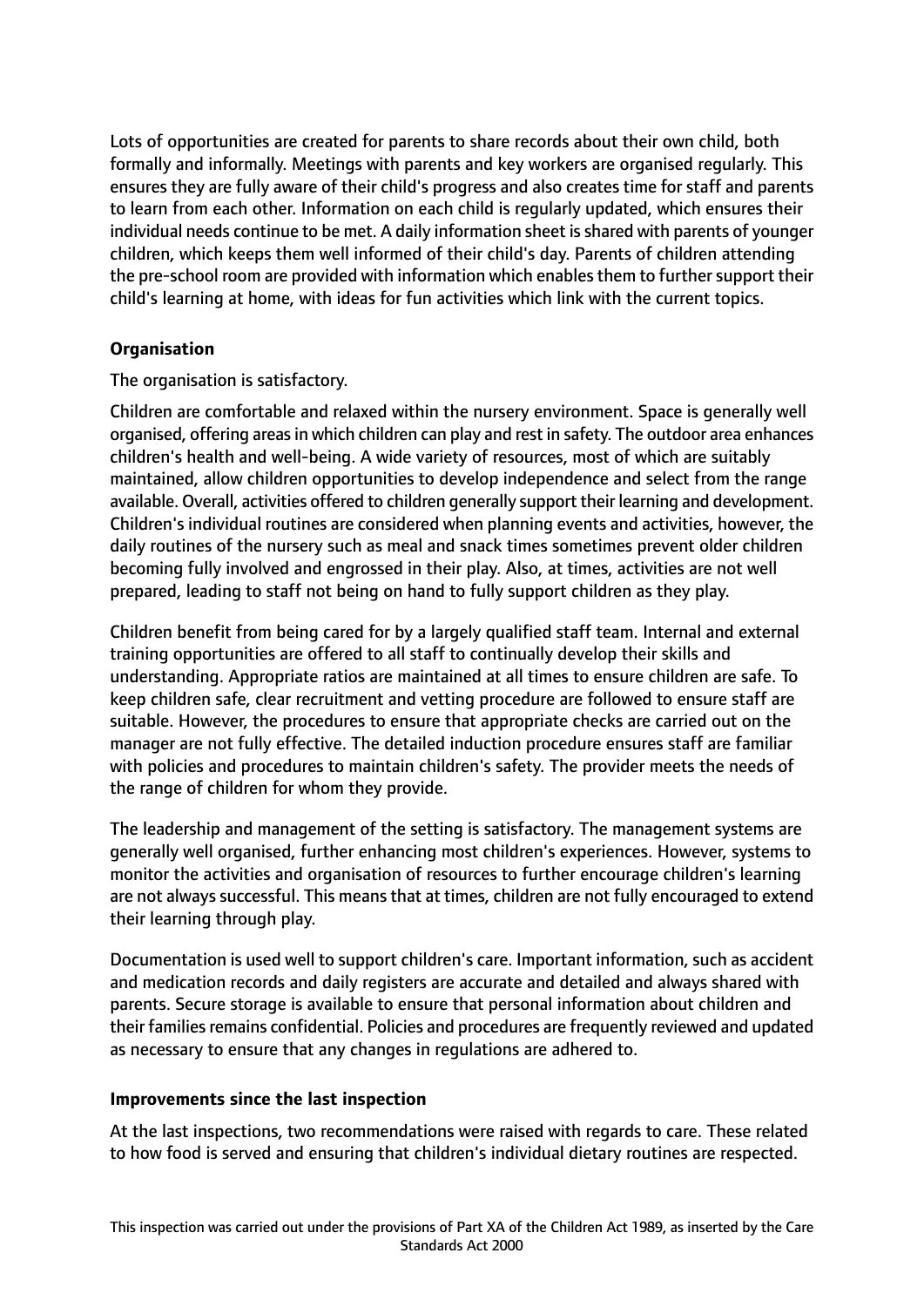Staff ensure they obtain detailed written information about children's individual dietary needs and feeding routines, which ensures that children feel confident and secure as their individual needs are met. However, children continue to be offered snacks without suitable tools such as plates being used, which means at times items such as dried fruit are placed directly on the table cloth. This does not fully promote children's health and well-being.

Two points for consideration were raised regarding the nursery education. These were to further develop systems for observing children's progress and to review the organisation of resources. Although some areas of the nursery are presented well, in other areas resources are not well organised to encourage children to engage in purposeful play. Staff use written observations to inform development records for each child. This helps them to plan activities which support children's learning.

# **Complaints since the last inspection**

Since the last inspection there have been no complaints made to Ofsted that required the provider or Ofsted to take any action in order to meet the National Standards. The provider is required to keep a record of complaints made by parents, which they can see on request. The complaints record may contain complaints other than those made to Ofsted.

# **THE QUALITY AND STANDARDS OF THE CARE AND NURSERY EDUCATION**

On the basis of the evidence collected on this inspection:

The quality and standards of the care are satisfactory. The registered person meets the National Standards for under 8s day care and childminding.

The quality and standards of the nursery education are satisfactory.

#### **WHAT MUST BE DONE TO SECURE FUTURE IMPROVEMENT?**

#### **The quality and standards of the care**

To improve the quality and standards of care further the registered person should take account of the following recommendation(s):

- review the way in which staff time is used and areas within the nursery are organised to further promote children's learning (also applies to nursery education)
- •improve procedures for recruiting and vetting managers, to ensure they are subject to appropriate checks necessary to confirm their suitability
- •ensure all toys and equipment are clean, well maintained and suitable for use.

#### **The quality and standards of the nursery education**

To improve the quality and standards of nursery education further the registered person should take account of the following recommendation(s):